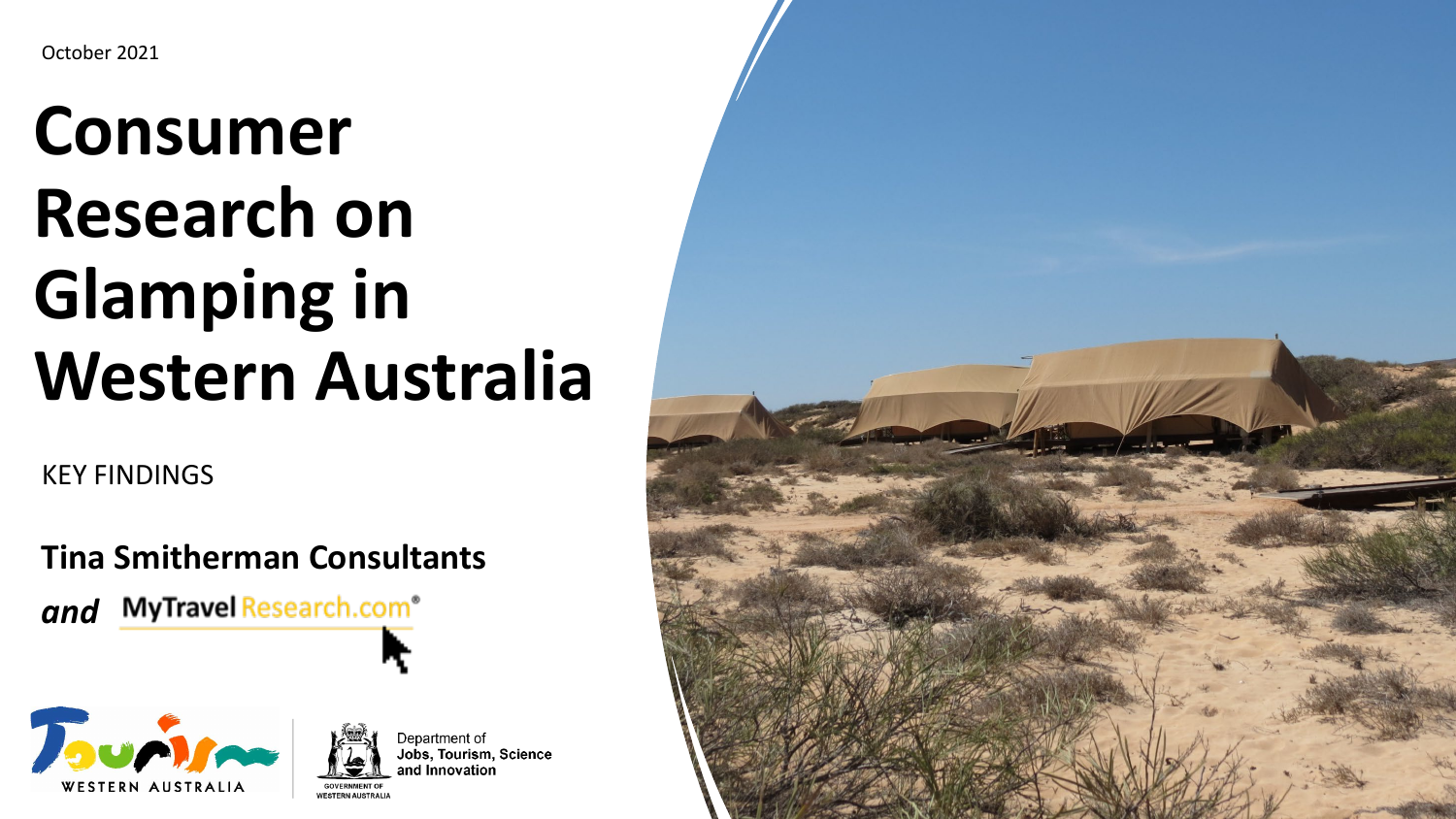## **Key Findings**

#### **Introduction**

- The term 'glamping' encompasses a range of perceptions, expectations and definitions by consumers with no clear understanding of its potential in a WA context having been previously determined.
- The Grand View Research (2020) estimates that growth in the global glamping and unique accommodation market is exponential as people look for immersive accommodation and engaging experiences on their travels.
- In recognition of its growing popularity, Tourism WA funded desktop and consumer research to determine the opportunity and scope for the development of glamping accommodation and associated experiences in Western Australia.
- This includes an understanding of consumer preferences, and recommendations on potential product mix, market expectations, and suitable localities in Western Australia.
- The findings of this research will be used by Tourism WA, other government agencies, tourism operators and developers to inform decision making processes associated with marketing and developing glamping and unique accommodation experiences in WA to support the growth of visitor accommodation.

#### **Methodology**

- In **March 2021**, Tina Smitherman Consultants and My Travel Research was commissioned by Tourism WA to undertake glamping research. The methodology is as below:
- *1. Literary Review and Desktop research*
- *2. Qualitative research*
- 4 online focus groups were conducted across key Englishlanguage markets (Intrastate, Interstate, UK, and US). Each group lasted 100 minutes and comprised 8 people.
- Industry interviews with 19 stakeholders from various industry sectors (accommodation provider, wholesale retailer, booking website etc.)
- *3. Quantitative research*
- $n = 470$  surveys were conducted with a mix of past and intending glamping consumers in the period between the 6th and 10th July, 2021.
- Included markets: Australia (intrastate and interstate separately), UK and US.
- Quotas: median income threshold, ages 25-44 (25% quota),ages 45-59 (25% quota), ages 60-99 (20% quota) , soft quotas for gender (min: 30%/30%)

#### **Desktop Research: Key Findings**

- Grand View Research is a market research and consulting company that provides syndicated research reports and produced the document: *Glamping Market - Market Analysis Report 2020.*
- This research report indicated that the global glamping market is expected to experience continued growth in the future, at a rate of 14.1% Compound Annual Growth Rate (CAGR).
- This growth is driven by consumer willingness to spend on modern amenities while camping, high disposable income among consumers, a rising need for getaways from the stresses of daily life , an increasing desire to unwind in healthy ways and a desire for eco-friendly vacations.
- It was found that Cabins and pods style accommodation in 2020 held the largest market share. In 2021 it is estimated that these types of accommodation will be the most desirable and attract the highest market demand – this type of structure falls into the unique accommodation market.
- Following behind cabins and pods in popularity are the categories: tents, yurts, treehouses and other.
- It is estimated that in 2020 the Western Australia glamping industry was worth AUD\$25.9 Million, it is expected to grow to AUD\$77.2 Million by 2028.
- The desire to experience glamping in WA will be driven by the 18 to 50 years age groups, these brackets are expected to hold more than 44% of the glamping market share by 2028.
- The growth in this age bracket is mainly driven by the rising trend of camping, influenced by social media and a desire among this age group to experience glamping.

#### **Quantitative and Qualitative Research: Key findings What is glamping?**

*Glamping covers a diverse offering ranging from a more comfortable version of camping to a unique and luxurious experience that sits harmoniously within the environment in a deeply engaging way to connect with place and people.* 

#### **The Consumer**

Age bracket: In Australia, interest is stronger among younger age groups, whilst in the UK and US it skews older. Overall, it appeals most broadly to millennials, but high end glamping experiences tend to skew older.

#### Frequency of engagement :

- Around 30% of the population across the three countries had either experience of, or intention to, undertake glamping.
- Those who have glamped before had done so 2.3 times in the last 5 years, and 1.7 times prior to that.
- US and wealthy travelers are the most frequent glampers. Length of stay: Median length of stay was 3 nights. Motivation: Relative to motivations seen in other research, those interested in glamping are more highly motivated by immersion, unique or novel experiences and pampering.

#### Segmentation:

*Immersion segment:*

- Those most interested in immersion skew older and more affluent and show higher interest in the most high-value and all-inclusive experiences (within this adventure or challenge presented strongly as motivating factors).

#### *Comfort segment:*

- Within the comfort sectors, the UK and Australia tend to focus more on the physical elements of comfort, whereas in the US it is more strongly driven by freedom from mundane tasks and more free time.

#### Reach:

- Content marketing such as TV programs were influential at generating the desire to try specific glamping or unique accommodation experiences before conscious planning begins.
- Personal recommendations had a low influence on the consumer in the decision making process relative to more general travel planning.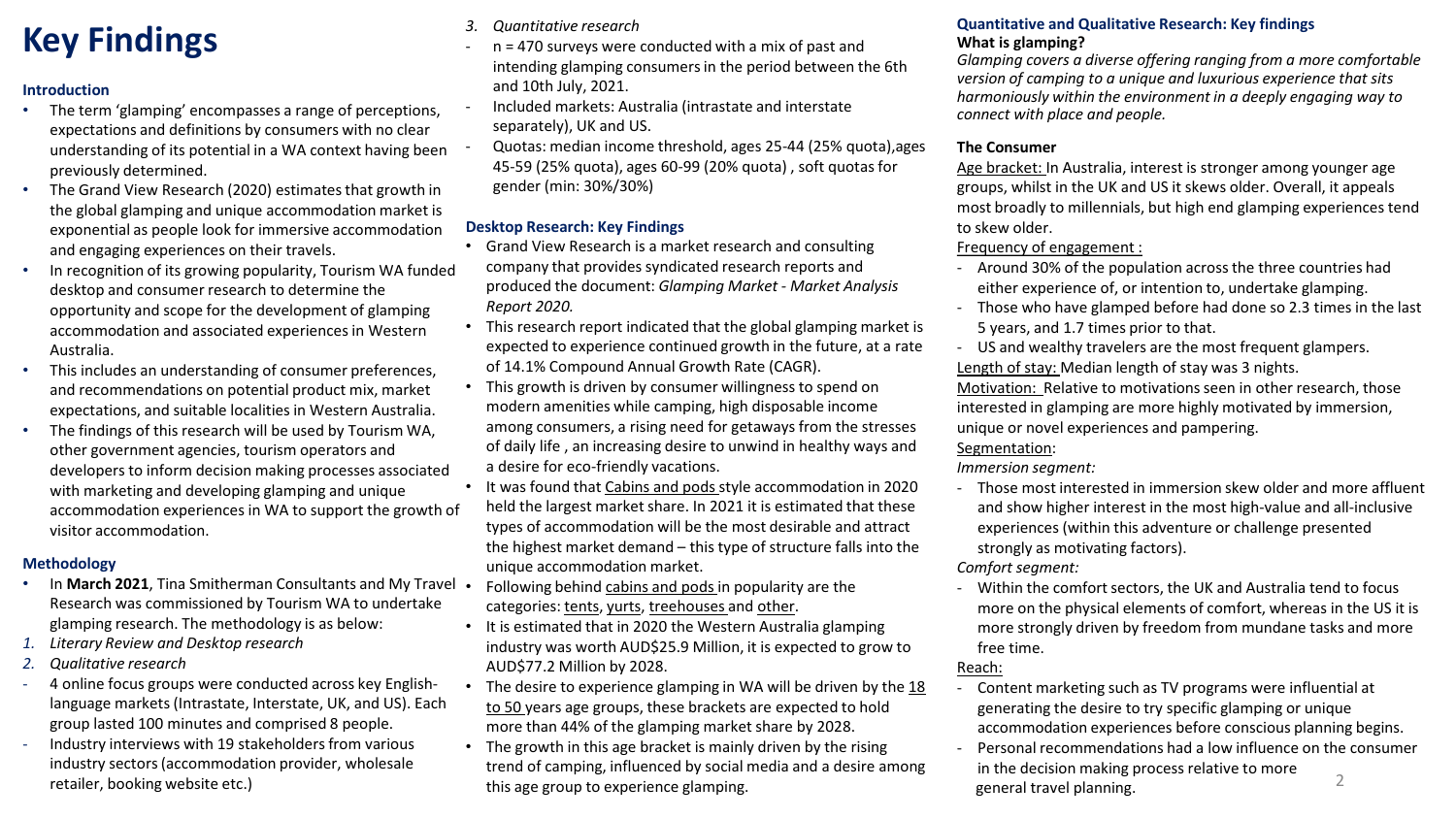# **Key Findings** *(continued)*

#### **Market expectations**

- Comfort: There was universal agreement that glamping required a level comfort over and above what would be expected for camping. This should include climatic considerations and whether heating or cooling is required.
- Unique design: Design for accommodation and other facilities should be complimentary to their surrounds and take into consideration visual impact, colour and location in context with other accommodation units and other structures on the site. Interesting design and features were found to attract a higher price point.
- Setting: 40% of respondents said that the location of a glamping operation didn't need to be in a remote area, however remote and rural settings were more popular than urban or semi-urban settings. Solitude and isolation also rated highly when considering the ideal setting.
- Destination: Locating the operation within or accessible to an amazing destination will have an impact on the size of the market and the premium that can be charged on the rate charged.
- Experiences: It is evident from the research results that for glamping (and unique accommodation in natural areas) that the experiences available to visitors is very important. Experience not property was a recurrent theme in the research results. While glamping is often thought to provide developers with a good return on investment because the capital outlay for accommodation, utilities and other structures can be lower than a bricks-and-mortar development, consideration needs to be given to investment in providing the experience, i.e. well trained staff providing a high level of service and experiences.

#### **Hierarchy of key elements for glamping and unique accommodation**

• Consideration of the hierarchy of elements (image below) can assist in determining what the target market is and the price premium that might be applied.



#### **Price points**

- As the hierarchy reflects, in order to charge a price premium on a glamping or unique accommodation product, it needs to be able to offer all five elements as described in the market expectations findings.
- Optimal average price points were in the \$200 to \$300 range for low to mid end products. A price premium was identified as approximately \$800+ per night, with those experiences that can offer all five elements to a highstandard able to attract \$1000+ per night (e.g. Sal Salis at Ningaloo Reef).
- When setting the price of an experience it is important to include a full understanding (prices and appropriate description) of what the consumer will receive in their glamping experience, which will make a premium price point more appealing to the market.

#### **Suitable localities for WA**

• This research tested the most appealing destinations in WA for a glamping/unique accommodation experience. See the results below:

#### Most popular WA locations for a glamping experience:

- 1. Karijini National Park (Pilbara region)
- 2. Ningaloo Reef (Gascoyne region)
- 3. Nullarbor Plain (Goldfields-Esperance region)
- 4. Kununurra (Kimberley region)
- 5. Pemberton/Denmark (Great Southern region)
- 6. Perth Metropolitan
- 7. Margaret River (South West region)
- 8. Menzies Lake Ballard area (Goldfields-Esperance region)
- The research showed that Karijini's gorges and sites and Ningaloo Reef were the most broadly appealing to consumers as a destination for a glamping experience.
- Both locations have existing glamping options in a close proximity (i.e Sal Salis and Karijini Eco Retreat), however this high demand indicates that there is room in the market for further development of unique accommodation in these locations.
- The level of appeal of the different locations did not vary greatly among audiences or subgroups. Older travellers and Australians were even more likely to prefer the remote gorge experience than other age groups or nationalities.
- The forest and wine region options were more appealing to the median-income audience , rather than the highestincome earners.